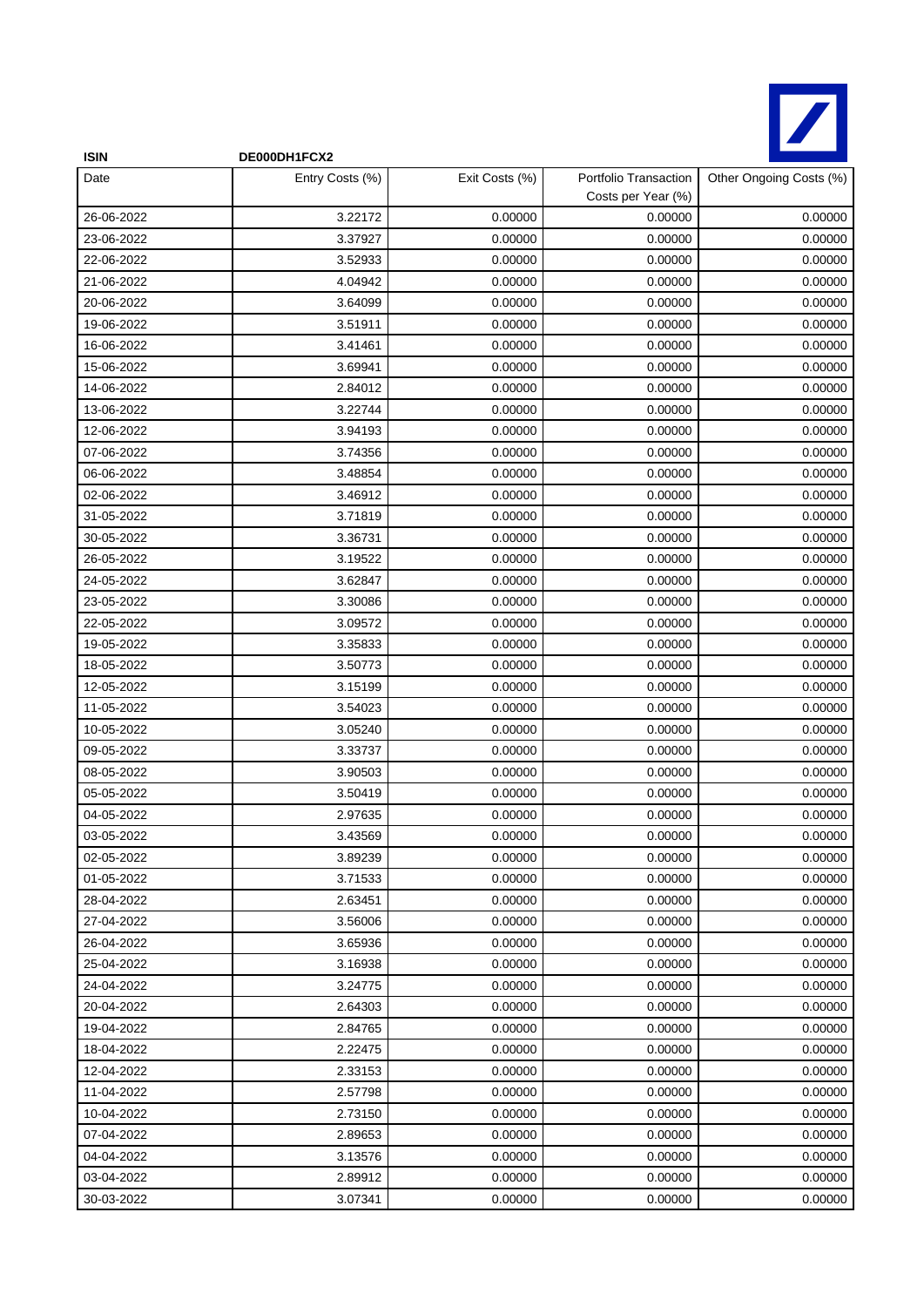| 28-03-2022 | 3.26703 | 0.00000 | 0.00000 | 0.00000 |
|------------|---------|---------|---------|---------|
| 27-03-2022 | 3.39197 | 0.00000 | 0.00000 | 0.00000 |
| 25-03-2022 | 2.83010 | 0.00000 | 0.00000 | 0.00000 |
| 24-03-2022 | 3.01329 | 0.00000 | 0.00000 | 0.00000 |
| 23-03-2022 | 3.12919 | 0.00000 | 0.00000 | 0.00000 |
| 22-03-2022 | 3.33348 | 0.00000 | 0.00000 | 0.00000 |
| 21-03-2022 | 3.04082 | 0.00000 | 0.00000 | 0.00000 |
| 18-03-2022 | 3.30800 | 0.00000 | 0.00000 | 0.00000 |
| 17-03-2022 | 2.87477 | 0.00000 | 0.00000 | 0.00000 |
| 16-03-2022 | 3.28293 | 0.00000 | 0.00000 | 0.00000 |
| 15-03-2022 | 3.28593 | 0.00000 | 0.00000 | 0.00000 |
| 14-03-2022 | 3.12906 | 0.00000 | 0.00000 | 0.00000 |
| 11-03-2022 | 2.61739 | 0.00000 | 0.00000 | 0.00000 |
| 10-03-2022 | 2.80082 | 0.00000 | 0.00000 | 0.00000 |
| 09-03-2022 | 2.19608 | 0.00000 | 0.00000 | 0.00000 |
| 08-03-2022 | 2.14907 | 0.00000 | 0.00000 | 0.00000 |
| 07-03-2022 | 2.02508 | 0.00000 | 0.00000 | 0.00000 |
| 04-03-2022 | 2.63127 | 0.00000 | 0.00000 | 0.00000 |
| 03-03-2022 | 2.94873 | 0.00000 | 0.00000 | 0.00000 |
| 02-03-2022 | 3.04233 | 0.00000 | 0.00000 | 0.00000 |
| 25-02-2022 | 3.07562 | 0.00000 | 0.00000 | 0.00000 |
| 24-02-2022 | 2.40493 | 0.00000 | 0.00000 | 0.00000 |
| 22-02-2022 | 3.55244 | 0.00000 | 0.00000 | 0.00000 |
| 18-02-2022 | 3.41959 | 0.00000 | 0.00000 | 0.00000 |
| 17-02-2022 | 2.90720 | 0.00000 | 0.00000 | 0.00000 |
| 16-02-2022 | 3.39376 | 0.00000 | 0.00000 | 0.00000 |
| 15-02-2022 | 3.85983 | 0.00000 | 0.00000 | 0.00000 |
| 14-02-2022 | 3.23819 | 0.00000 | 0.00000 | 0.00000 |
| 11-02-2022 | 3.15403 | 0.00000 | 0.00000 | 0.00000 |
| 10-02-2022 | 3.42763 | 0.00000 | 0.00000 | 0.00000 |
| 08-02-2022 | 3.13261 | 0.00000 | 0.00000 | 0.00000 |
| 07-02-2022 | 2.76755 | 0.00000 | 0.00000 | 0.00000 |
| 04-02-2022 | 2.53222 | 0.00000 | 0.00000 | 0.00000 |
| 03-02-2022 | 2.82368 | 0.00000 | 0.00000 | 0.00000 |
| 02-02-2022 | 2.49815 | 0.00000 | 0.00000 | 0.00000 |
| 01-02-2022 | 2.36124 | 0.00000 | 0.00000 | 0.00000 |
| 31-01-2022 | 2.18169 | 0.00000 | 0.00000 | 0.00000 |
| 28-01-2022 | 2.47130 | 0.00000 | 0.00000 | 0.00000 |
| 27-01-2022 | 3.11589 | 0.00000 | 0.00000 | 0.00000 |
| 26-01-2022 | 3.49350 | 0.00000 | 0.00000 | 0.00000 |
| 25-01-2022 | 3.24111 | 0.00000 | 0.00000 | 0.00000 |
| 24-01-2022 | 3.10780 | 0.00000 | 0.00000 | 0.00000 |
| 20-01-2022 | 3.33660 | 0.00000 | 0.00000 | 0.00000 |
| 19-01-2022 | 2.86288 | 0.00000 | 0.00000 | 0.00000 |
| 18-01-2022 | 2.98029 | 0.00000 | 0.00000 | 0.00000 |
| 17-01-2022 | 2.77463 | 0.00000 | 0.00000 | 0.00000 |
| 12-01-2022 | 3.14003 | 0.00000 | 0.00000 | 0.00000 |
| 10-01-2022 | 2.11675 | 0.00000 | 0.00000 | 0.00000 |
| 07-01-2022 | 1.80573 | 0.00000 | 0.00000 | 0.00000 |
| 06-01-2022 | 2.59780 | 0.00000 | 0.00000 | 0.00000 |
| 05-01-2022 | 2.44936 | 0.00000 | 0.00000 | 0.00000 |
| 04-01-2022 | 2.15358 | 0.00000 | 0.00000 | 0.00000 |
| 03-01-2022 | 3.09638 | 0.00000 | 0.00000 | 0.00000 |